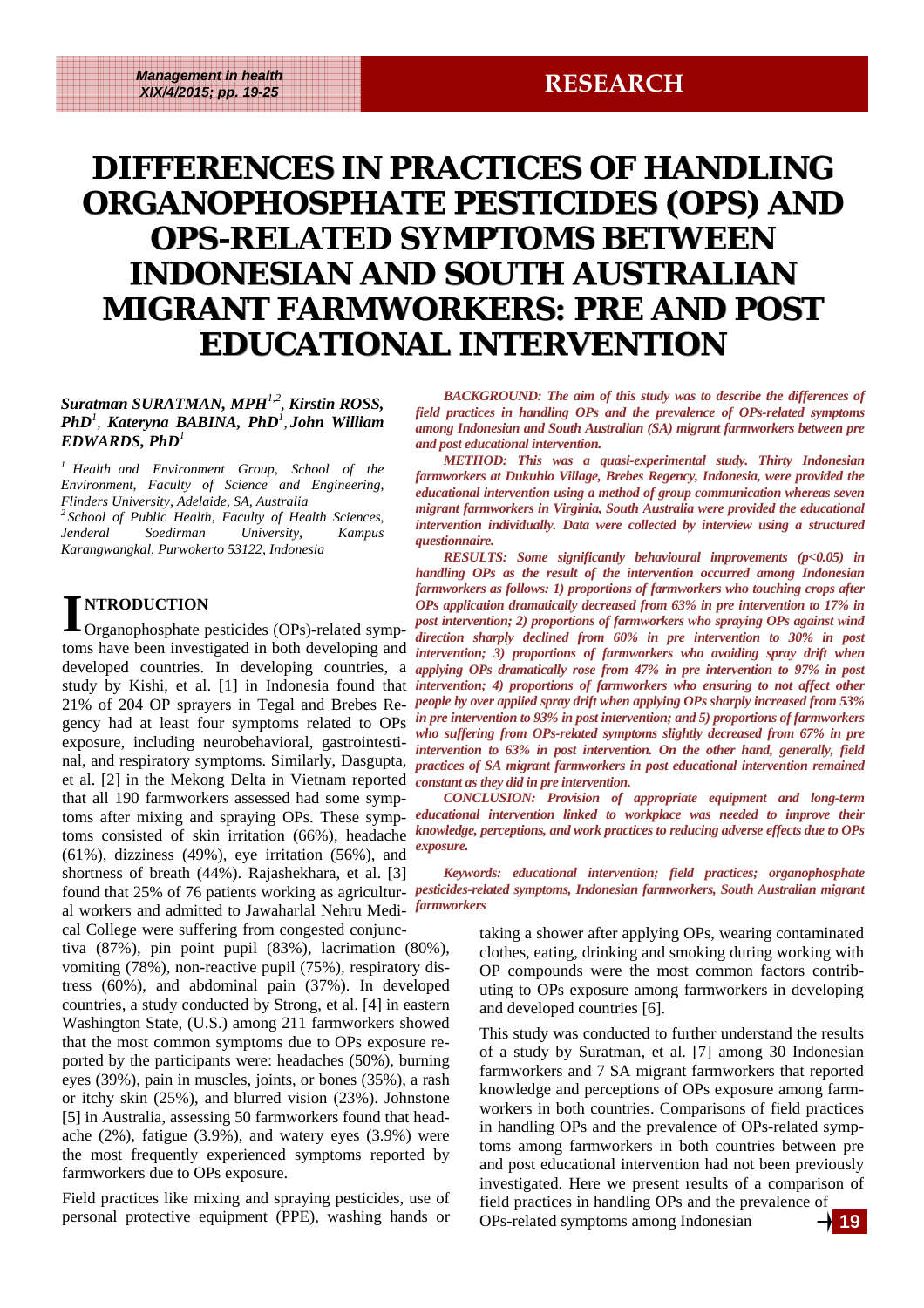and SA migrant farmworkers, pre and post educational intervention. The educational intervention (described in detail in Suratman, et al. [7] in review) was a short (one hour) delivery of information using group approach for Indonesian farmworkers and individual approach for SA migrant farmworkers relating to pesticide exposure, including definition of pesticides, groups of pesticides, pathways of OPs exposure at workplace and at home, adverse health effects of OPs exposure, signs and symptoms of acute and chronic effects due to OPs exposure, self-protection from OPs exposure at workplace, self-protection from OPs exposure at home, personal protective equipment (PPE), and first aid when exposed to OP exposure.

# $\mathbf{M}_{\text{study population}}$

This was a quasi-experimental study conducted in two research sites, Virginia, South Australia, Australia from May 2014 to June 2014 (pre educational intervention) and from September 2014 to October 2014 (post educational intervention); and at Dukuhlo Village, Brebes Regency, Central Java province, Indonesia from July 2014 to August 2014 (pre educational intervention) and from November 2014 to December 2014 (post educational intervention). Inclusion criteria of population were: 1) male; and 2) had to be employed in farm work within the past 3 months. Ethics approvals were obtained from Southern Adelaide Clinical Human Research Ethics Committee (SACHREC) with approval number: 319.13 and from Commission on Health Research Ethics, Faculty of Public Health, Diponegoro University, Semarang, Indonesia with approval number: 183/EC/FKM/2013.

Brebes Regency in Indonesia and Virginia in South Australia in this study were chosen as study sites conducted by Suratman, et al.[7]. Thirty Indonesian farmworkers and seven SA migrant farmworkers involved in this study were the same as the research participants in a study conducted by Suratman, et al. [7]. The ethnicity of the SA migrant farmworkers is Vietnamese.

#### **Research questionnaire instrument**

Data collection used an interviewer-administered questionnaire. The questionnaire was written in English and Indonesian. Previous similar research was used to develop the questionnaire. Additional questions were constructed based on the following literature: Workplace Health and Safety Queensland [8]; and other studies [5, 9-14]. The questionnaire consisted of: 1) activities associated with OPs application as assessed by 5 closed-ended questions; 2) methods of OPs application as assessed by 10 close-ended questions; 3) types of PPE usually worn when working with OPs as assessed by 6 closed-ended questions; 4) personal hygiene behaviour when working with OPs as assessed by 4 close-ended questions; 5) types of packaging and active ingredients of OPs products as assessed by 2 close-

ended questions and 1 open-ended question; 6) workplace conditions as assessed by 9 close-ended questions; 7) OPsrelated symptoms as assessed by 16 symptoms questions.

Thirty Indonesian farmworkers were provided the intervention using a method of group communication whereas seven SA migrant farmworkers were provided the intervention individually. The intervention program in each group lasted for one hour. The provided educational intervention covered the following: 1) definition of pesticides; 2) groups of pesticides; 3) pathways of OPs exposure at workplace and at home; 4) adverse health effects of OPs exposure; 5) signs and symptoms of acute and chronic effects due to OPs exposure; 6) self-protection from OPs exposure at workplace; 7) self-protection from OPs exposure at home; 8) personal protective equipment (PPE); and 9) first aid when exposed to OP exposure. Greater detail about study sites, study participants, and the contents of the educational intervention is presented in Suratman, et al. [7].

#### **Data collection**

The questionnaire was administered by an interviewer, face -to-face. This method was selected to obtain more accurate and complete answers, as the interviewer could clarify questions and responses at the same time. In South Australia, data collection was conducted from May to June 2014 for pre-intervention measurements and from September to October 2014 for post-intervention measurements. In Indonesia, data collection was conducted from July to August 2014 for pre-intervention measurements and from November to December 2014 for post-intervention measurements.

#### **Data analysis**

Data were analysed using the statistical package SPSS. Categorical data were expressed as frequencies and proportions and were analysed using McNemar Test [15].

## **R ESULTS Activities associated with OPs application**

Table 1 presents activities associated with OPs application by Indonesian and SA migrant farmworkers between pre and post educational intervention. Generally, both groups did not differ in terms of the activities relating to OPs application between two measurements.

#### **Methods of OPs application**

Some methods of OPs application among Indonesian and SA migrant farmworkers are presented in Table 2. Indonesian farmworkers usually used backpack sprayer to apply OPs to their crops (100%) in both measurements, poured OPs into the application tank using equipment such as bucket, dipper, cup, tablespoon, and trowel (90%), and used equipment to stir the mixture when mixing OPs such as dipper, tablespoon, and trowel (97%). On the other hand, a large majority of SA migrant farmworkers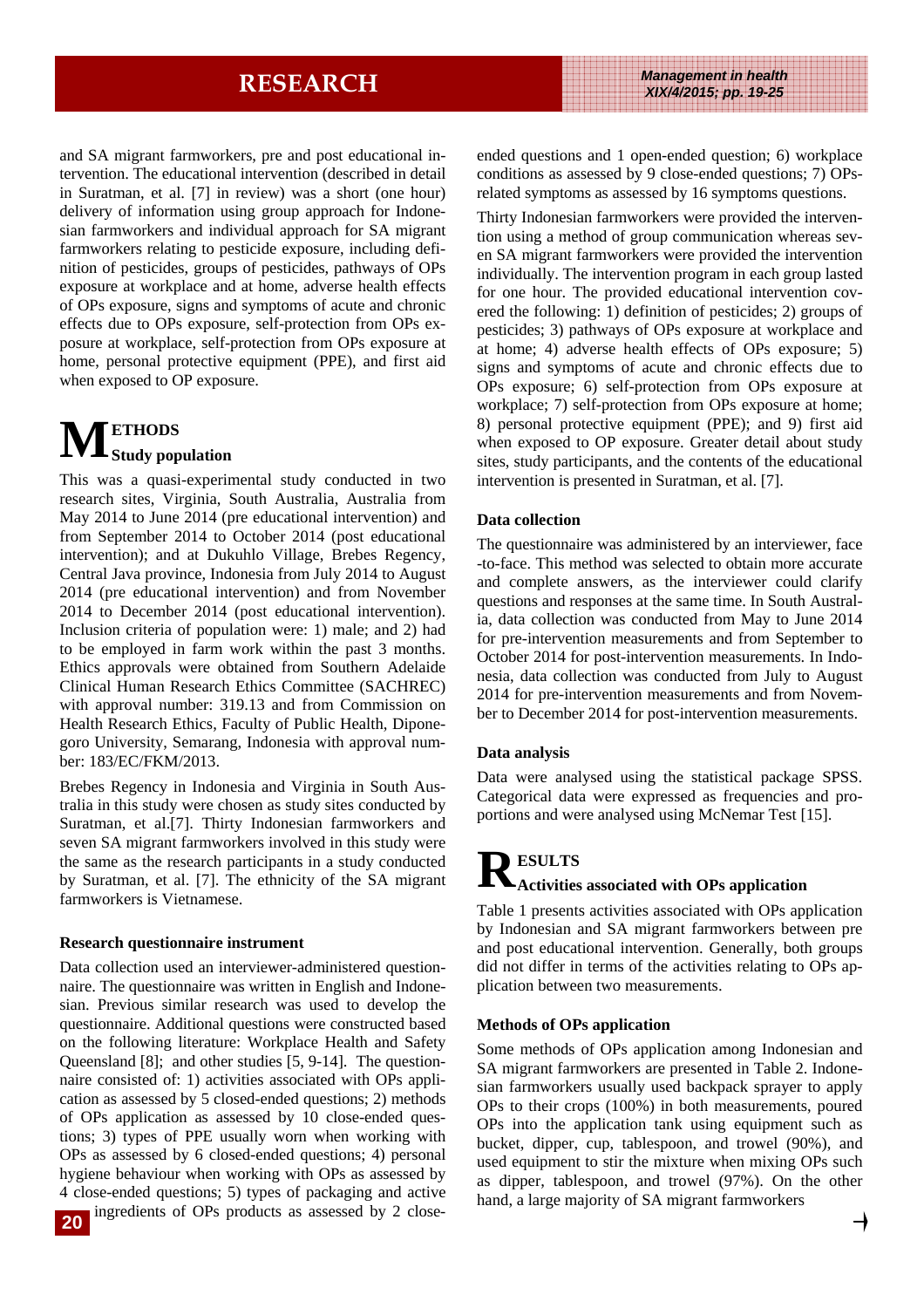### *Table 1 - Activities associated with OPs application by Indonesian and SA Migrant Farmworkers*

| . .                                                                     | <b>Indonesian farmworkers</b> |           | SA migrant farmworkers $(n=7)$ |            |  |
|-------------------------------------------------------------------------|-------------------------------|-----------|--------------------------------|------------|--|
| <b>Activity</b>                                                         | $(n=30)$                      |           |                                |            |  |
|                                                                         |                               |           |                                |            |  |
|                                                                         | Pre                           | Post      | Pre                            | Post       |  |
| I personally mixed OPs for farm purposes in the last three months:      |                               |           |                                |            |  |
| - Yes                                                                   | 30 (100%)                     | 22 (73%)  | $7(100\%)$                     | $7(100\%)$ |  |
| $-$ No                                                                  | $0(0\%)$                      | 8(27%)    | $0(0\%)$                       | $0(0\%)$   |  |
| I personally loaded pesticides for farm purposes in the last three      |                               |           |                                |            |  |
| months:                                                                 |                               |           |                                |            |  |
| - Yes                                                                   | 30 (100%)                     | 22 (73%)  | 4 (57%)                        | 4(57%)     |  |
| $-$ No                                                                  | $0(0\%)$                      | 8(27%)    | 3(43%)                         | 3(43%)     |  |
| I personally sprayed crops in the last three months:                    |                               |           |                                |            |  |
| - Yes                                                                   | 30 (100%)                     | 21 (70%)  | 5 (71%)                        | 5 (71%)    |  |
| $-$ No                                                                  | $0(0\%)$                      | $9(30\%)$ | 2(29%)                         | 2(29%)     |  |
| I touched crops or plants after pesticides had been applied in the last |                               |           |                                |            |  |
| three months: <sup>*</sup>                                              |                               |           |                                |            |  |
| - Yes                                                                   | 19(63%)                       | 5(17%)    | 3(43%)                         | 3(43%)     |  |
| $-$ No                                                                  | 11 (37%)                      | 25 (83%)  | 4 (57%)                        | 4 (57%)    |  |
| I rode equipment, such as a tractor or harvester for farm purposes in   |                               |           |                                |            |  |
| the last three months:                                                  |                               |           |                                |            |  |
| - Yes                                                                   | $9(30\%)$                     | $0(0\%)$  | 4 (57%)                        | 4(57%)     |  |
| $-$ No                                                                  | 21 (70%)                      | 30 (100%) | 3(43%)                         | 3(43%)     |  |

*\*) Statistically significant among Indonesian farmworkers (p<0.05)* 

#### *Table 2 - Methods of OPs application by Indonesian and SA Migrant Farmworkers*

| <b>Activity</b>                                                                                |            | <b>Indonesian farmworkers</b><br>$(n=30)$ |            | SA migrant farm-<br>workers $(n=7)$ |  |
|------------------------------------------------------------------------------------------------|------------|-------------------------------------------|------------|-------------------------------------|--|
|                                                                                                |            | Post                                      | Pre        | Post                                |  |
| Methods usually used for applying OPs to crops                                                 |            |                                           |            |                                     |  |
| - Distribute granules                                                                          | 1(3%)      | $0(0\%)$                                  | $0(0\%)$   | $0(0\%)$                            |  |
| - Backpack sprayer                                                                             | 30 (100%)  | 30 (100%)                                 | $0(0\%)$   | $0(0\%)$                            |  |
| - Hand spray gun                                                                               | $0(0\%)$   | $0(0\%)$                                  | 6(86%)     | 6(86%)                              |  |
| Ways to pour the chemicals into the application tank when mixing OPs                           |            |                                           |            |                                     |  |
| - Pour into tank by hand                                                                       | $3(10\%)$  | 6(20%)                                    | 5(71%)     | 5(71%)                              |  |
| - Other                                                                                        | 27 (90%)   | 24 (80%)                                  | 2(29%)     | 2(29%)                              |  |
| Kind of equipment usually used to stir the mixture when mixing OPs                             |            |                                           |            |                                     |  |
| - Hand/Arm                                                                                     | 1(3%)      | $0(0\%)$                                  | 3(43%)     | 3(43%)                              |  |
| - Stick/Paddle                                                                                 | $0(0\%)$   | 1(3%)                                     | 3(43%)     | 3(43%)                              |  |
| - Automatic Stir                                                                               | $0(0\%)$   | $0(0\%)$                                  | 1(14%)     | 1(14%)                              |  |
| - Other                                                                                        | 29 (97%)   | 29 (97%)                                  | $0(0\%)$   | $0(0\%)$                            |  |
| Used a towing vehicle, such as tractor, trailer, or truck when applying OPs                    |            |                                           |            |                                     |  |
| - Yes                                                                                          | 1(3%)      | $0(0\%)$                                  | 2(29%)     | 2(29%)                              |  |
| - No                                                                                           | 29 (97%)   | 30 (100%)                                 | 5(71%)     | 5 (71%)                             |  |
| Spraying OPs on crops                                                                          |            |                                           |            |                                     |  |
| - Yes                                                                                          | 30 (100%)  | 30 (100%)                                 | $7(100\%)$ | $7(100\%)$                          |  |
| $-$ No                                                                                         | $0(0\%)$   | $0(0\%)$                                  | $0(0\%)$   | $0(0\%)$                            |  |
| Ways to spray OPs on crops <sup>*</sup>                                                        |            |                                           |            |                                     |  |
| - Wind direction                                                                               | $12(40\%)$ | 21 (70%)                                  | $7(100\%)$ | $7(100\%)$                          |  |
| - Against wind direction                                                                       | 18 (60%)   | $9(30\%)$                                 | $0(0\%)$   | $0(0\%)$                            |  |
| Avoiding spray drift when applying OPs <sup>*</sup>                                            |            |                                           |            |                                     |  |
| - Yes                                                                                          | 14 (47%)   | 29 (97%)                                  | 6(86%)     | 6(86%)                              |  |
| $-$ No                                                                                         | 16 (53%)   | 1(3%)                                     | $1(14\%)$  | 1(14%)                              |  |
| Ensuring to not affect other people by over applied spray drift when applying OPs <sup>*</sup> |            |                                           |            |                                     |  |
| - Yes                                                                                          | 16(53%)    | 28 (93%)                                  | 6(86%)     | 6(86%)                              |  |
| $-$ No                                                                                         | 14 (47%)   | 2(7%)                                     | $1(14\%)$  | $1(14\%)$                           |  |

*\*) Statistically significant among Indonesian farmworkers (p<0.05)* 

reported the use of hand spray gun (86%) to apply OPs, used their hands to pour the chemicals into tank (71%), and used their hands/arms (43%) and stick/paddle (43%) to stir in both measurements.

Meanwhile, nearly all (97%) of Indonesian farmworkers did not ride on equipment when applying OPs in pre inter-

vention and all Indonesian farmworkers did not ride on equipment when applying OPs in post intervention. In contrast, 29% of SA migrant farmworkers rode a towing vehicle for applying OPs in both measurements. All research participants in both groups (100%) sprayed OPs on their crops in both pre and post intervention. More

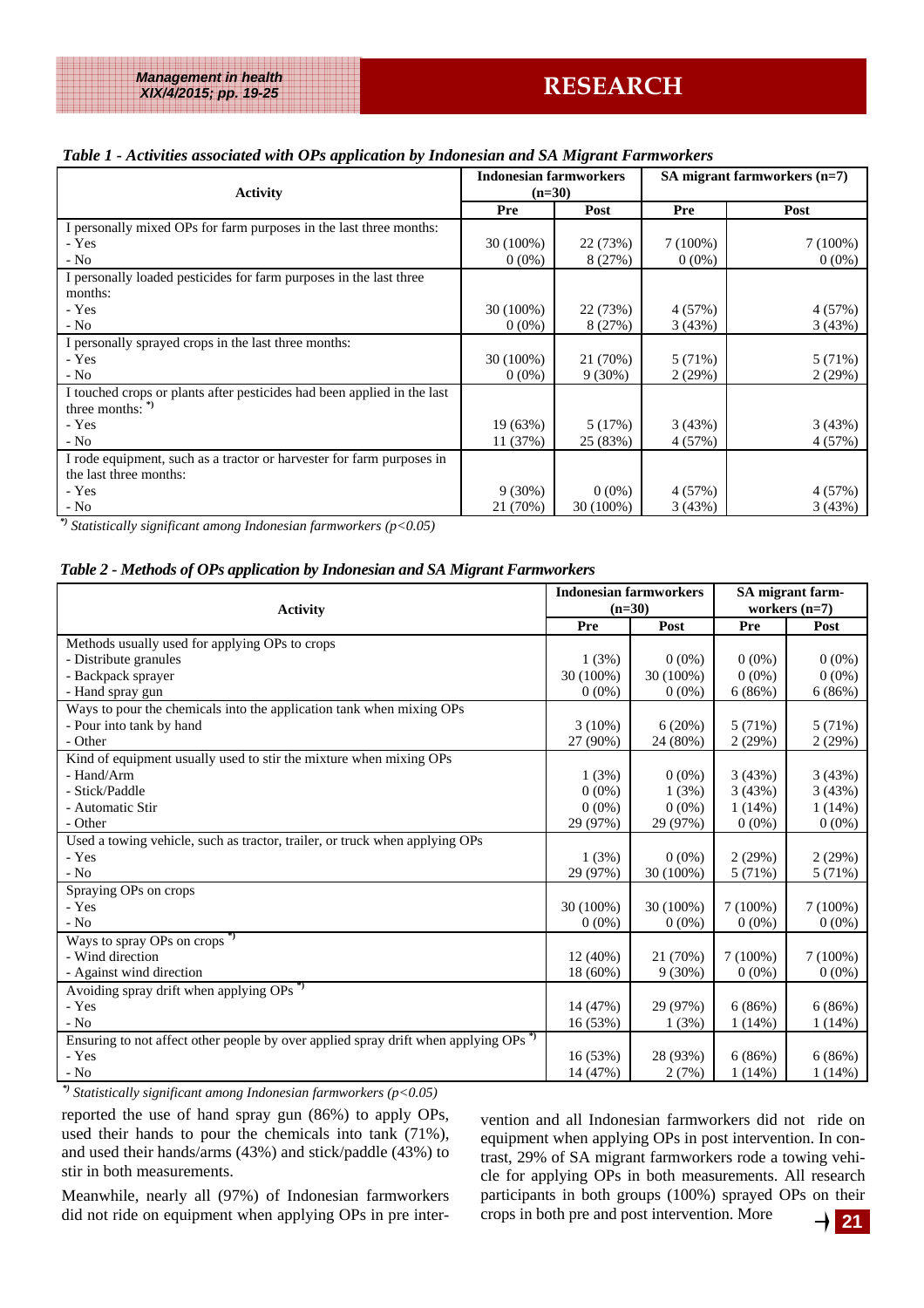Table 3 - Types of PPE usually worn by Indonesian and SA Migrant Farmworkers ing gloves (93%), and not wear*when working with OPs* 

|                                       | <b>Indonesian farmworkers</b><br>$(n=30)$ |           | <b>SA</b><br>migrant farmworkers (n=7) |            |  |
|---------------------------------------|-------------------------------------------|-----------|----------------------------------------|------------|--|
| <b>Types of PPE</b>                   | Pre                                       | Post      | Pre                                    | Post       |  |
| Clothes:                              |                                           |           |                                        |            |  |
| - Long sleeved shirt                  | 26 (87%)                                  | 30 (100%) | $0(0\%)$                               | $0(0\%)$   |  |
| - Short sleeved shirt                 | $0(0\%)$                                  | $0(0\%)$  | $0(0\%)$                               | $0(0\%)$   |  |
| - Coveralls                           | $0(0\%)$                                  | $0(0\%)$  | $1(14\%)$                              | 1(14%)     |  |
| - Long pants/Leg covering             | 13 (43%)                                  | 15 (50%)  | 3(43%)                                 | 3(43%)     |  |
| - Shorts                              | 17 (30%)                                  | 4(13%)    | $7(100\%)$                             | $7(100\%)$ |  |
| Headwear:                             |                                           |           |                                        |            |  |
| - Wide brim hat                       | 18 (60%)                                  | 1(3%)     | $1(14\%)$                              | 1(14%)     |  |
| - Cap                                 | 12 (40%)                                  | 29 (97%)  | 6(86%)                                 | 6(86%)     |  |
| Footwear:                             |                                           |           |                                        |            |  |
| - Chemically resistant boots or shoes | $0(0\%)$                                  | $0(0\%)$  | 2(29%)                                 | 2(29%)     |  |
| - Waterproof boots                    | $0(0\%)$                                  | $0(0\%)$  | 5(71%)                                 | 5(71%)     |  |
| - Sneaker                             | $0(0\%)$                                  | $0(0\%)$  | $0(0\%)$                               | $0(0\%)$   |  |
| - No shoes                            | 30 (100%)                                 | 30 (100%) | $0(0\%)$                               | $0(0\%)$   |  |
| Mask:                                 |                                           |           |                                        |            |  |
| - Gas mask, Cartridge mask            | $0(0\%)$                                  | $0(0\%)$  | 5 (71%)                                | 5(71%)     |  |
| - A filtering facepiece               | 2(7%)                                     | 1(3%)     | $1(14\%)$                              | 1(14%)     |  |
| - Other mask/respirators              | 3 (10%)                                   | 1(3%)     | $1(14\%)$                              | $1(14\%)$  |  |
| - No mask                             | 25 (83%)                                  | 28 (93%)  | $0(0\%)$                               | $0(0\%)$   |  |
| Gloves:                               |                                           |           |                                        |            |  |
| - Leather gloves                      | $0(0\%)$                                  | $0(0\%)$  | 2(29%)                                 | 2(29%)     |  |
| - Waterproof elbow length gloves      | $0(0\%)$                                  | $0(0\%)$  | $0(0\%)$                               | $0(0\%)$   |  |
| - Waterproof gloves                   | $0(0\%)$                                  | 1(3%)     | $1(14\%)$                              | $1(14\%)$  |  |
| - Other types of gloves               | 2(7%)                                     | 1(3%)     | 2(29%)                                 | 2(29%)     |  |
| - No gloves                           | 28 (93%)                                  | 28 (93%)  | 2(29%)                                 | 2(29%)     |  |
| Eye protections:                      |                                           |           |                                        |            |  |
| - Safety glasses                      | 1(3%)                                     | $0(0\%)$  | 5(71%)                                 | 5 (71%)    |  |
| - A face shield                       | $0(0\%)$                                  | $0(0\%)$  | $0(0\%)$                               | $0(0\%)$   |  |
| - Chemical goggles                    | $0(0\%)$                                  | $0(0\%)$  | $0(0\%)$                               | $0(0\%)$   |  |
| - Other types of eye protections      | $0(0\%)$                                  | $0(0\%)$  | $0(0\%)$                               | $0(0\%)$   |  |
| - No eye protection                   | 29 (97%)                                  | 30 (100%) | 2(29%)                                 | 2(29%)     |  |

ing eye protection (97%) when working with OPs. In post intervention, most of Indonesian farmworkers reported usually wearing long sleeved shirt (100%), wearing cap (97%), not wearing footwear (100%), not wearing mask (93%), not wearing gloves (93%), and not wearing eye protection (100%) when working with OPs. Meanwhile, most of SA migrant farmworkers in pre and post intervention reported usually wearing shorts (100%), cap (86%), waterproof boots (71%), gas mask or cartridge mask (71%), leather gloves (29%), and safety glasses (71%) during working with OPs.

#### **Personal hygiene behaviour when working with OPs**

Table 4 presents personal hygiene behaviour by Indonesian and SA migrant farmworkers when working with OPs in pre and post educational intervention. Most Indonesian farmworkers (80%) reported always washing their hands using clean water and soap before eating in

than 50% of Indonesian farmworkers were against wind direction when spraying OPs in preintervention, whereas only 30% of them were upwind when spraying OPs in post intervention. On the other hand, all SA migrant farmworkers (100%) sprayed OPs following wind direction in both measurements. More than 50% of Indonesian farmworkers did not avoid spray drift when spraying OPs in pre intervention, whereas only 3% of them did not avoid spray drift when spraying OPs in post intervention. Approximately 47% of Indonesian farmworkers did not ensure that other people were not affected by applied spray drift, whereas in post intervention, only 7% of them did not ensure that other people were not affected by applied spray drift. In contrast, a large majority of SA migrant farmworkers (86%) avoided spray drift and also ensured that other people were not affected by spray drift in both pre and post intervention.

#### **Types of PPE usually worn when working with OPs**

Types of PPE usually worn by farmworkers during working with OPs in pre and post educational intervention are shown in Table 3. In pre intervention, most of Indonesian farmworkers reported usually wearing long sleeved shirt

(87%), wearing wide brim hat (60%), not wearing footwear (100%), not wearing mask (83%), not wear-**22**

pre intervention and it increased to be 100% in post intervention measurement. In contrast, all SA migrant farmworkers (100%) reported always washing their hands using clean water and soap before eating in both measurements. Similarly, most of the research participants among Indonesian farmworkers (90%) reported always washing their hands after work using clean water and soap before touching regular clothes in pre intervention and it increased to be 97% in post intervention. On the other hand, most of SA migrant farmworkers (86%) reported always washing their hands after work using clean water and soap before touching regular clothes in both measurements.

The proportion of Indonesian farmworkers always taking a shower immediately after work increased from 87% in pre intervention to 100% in post intervention. In contrast, the proportion of its activity remained constant among SA migrant farmworkers in both measurements (57%). The proportion of Indonesian farmworkers never

wearing the same clothes more than one day without washing them increased from 20% in pre intervention to 37% in post intervention. In contrast, the proportion of its activity remained constant among SA migrant farmworkers in both measurements (71%).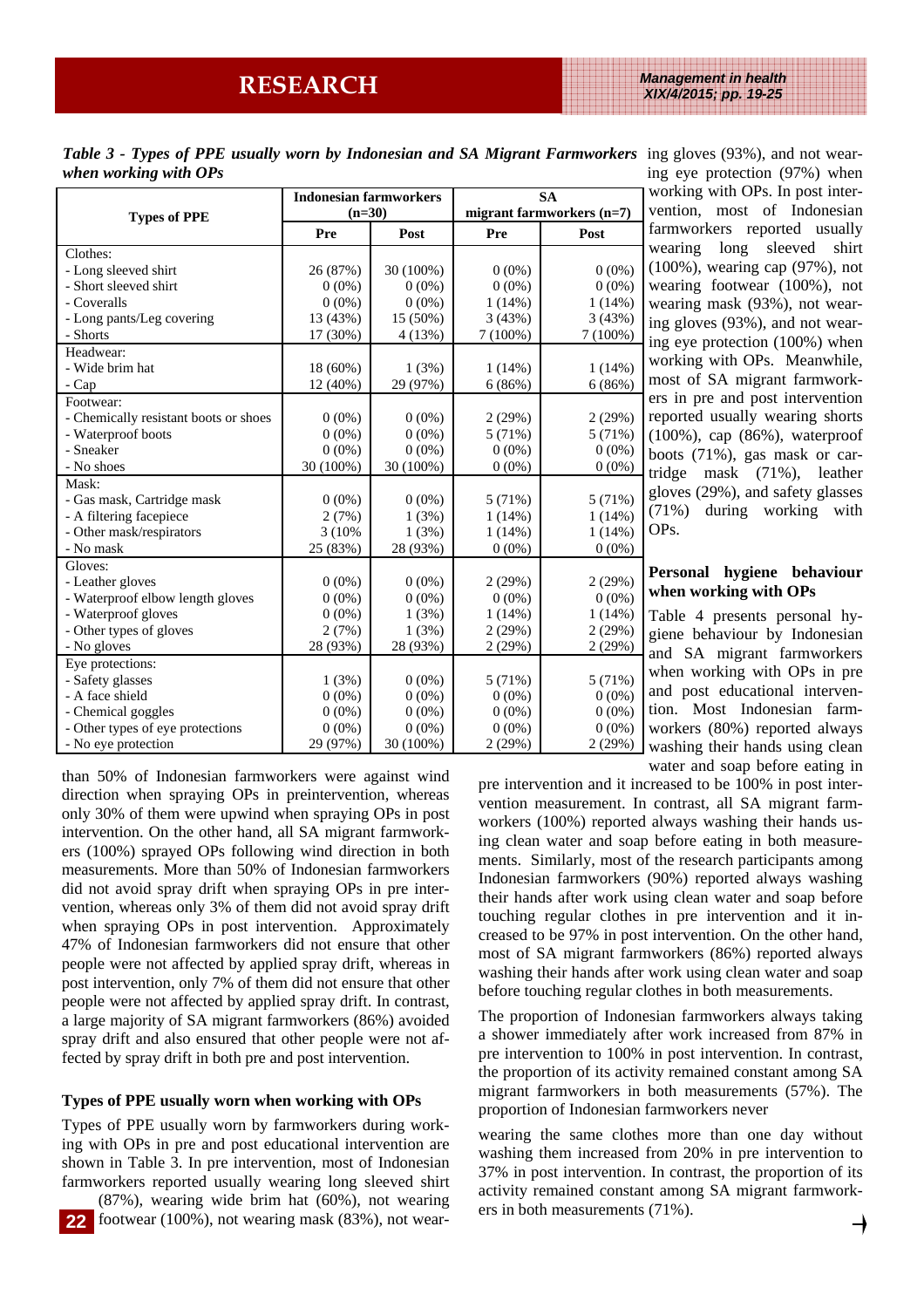#### *Table 4 - Personal hygiene behaviour of Indonesian and SA Migrant Farmworkers when working with OPs*

|                                             | <b>Indonesian farmworkers</b> |            | <b>SA</b>                   |           |  |
|---------------------------------------------|-------------------------------|------------|-----------------------------|-----------|--|
| <b>Activity</b>                             | $(n=30)$                      |            | migrant farmworkers $(n=7)$ |           |  |
|                                             | Pre                           | Post       | Pre                         | Post      |  |
| How often do you wash your hands after work |                               |            |                             |           |  |
| using clean water and soap before eating?   |                               |            |                             |           |  |
| - Always                                    | 24 (80%)                      | 30 (100%)  | $7(100\%)$                  | 7(100%)   |  |
| - Usually                                   | $0(0\%)$                      | $0(0\%)$   | $0(0\%)$                    | $0(0\%)$  |  |
| - Sometimes                                 | 6(20%)                        | $0(0\%)$   | $0(0\%)$                    | $0(0\%)$  |  |
| - Never                                     | $0(0\%)$                      | $0(0\%)$   | $0(0\%)$                    | $0(0\%)$  |  |
| How often do you wash your hands after work |                               |            |                             |           |  |
| using clean water and soap before touching  |                               |            |                             |           |  |
| regular clothes?                            |                               |            |                             |           |  |
| - Always                                    | 27 (90%)                      | 29 (97%)   | 6(86%)                      | 6(86%)    |  |
| - Usually                                   | $0(0\%)$                      | 1(3%)      | $0(0\%)$                    | 1(14%)    |  |
| - Sometimes                                 | 2(7%)                         | $0(0\%)$   | $1(14\%)$                   | $0(0\%)$  |  |
| - Never                                     | 1(3%)                         | $0(0\%)$   | $0(0\%)$                    | $0(0\%)$  |  |
| How often do you take a shower immediately  |                               |            |                             |           |  |
| after work?                                 |                               |            |                             |           |  |
| - Always                                    | 26 (87%)                      | 30 (100%)  | 4(57%)                      | 4(57%)    |  |
| - Usually                                   | $0(0\%)$                      | $0(0\%)$   | 1(14%)                      | 1(14%)    |  |
| - Sometimes                                 | 4(13%)                        | $0(0\%)$   | $0(0\%)$                    | $0(0\%)$  |  |
| - Never                                     | $0(0\%)$                      | $0(0\%)$   | 2(29%)                      | 2(29%)    |  |
| How often do you wear the same clothes more |                               |            |                             |           |  |
| than one day without washing them?          |                               |            |                             |           |  |
| - Always                                    | 24 (80%)                      | $12(40\%)$ | 2(29%)                      | $1(14\%)$ |  |
| - Usually                                   | $0(0\%)$                      | $0(0\%)$   | $0(0\%)$                    | $0(0\%)$  |  |
| - Sometimes                                 | $0(0\%)$                      | 7(23%)     | $0(0\%)$                    | 1(14%)    |  |
| - Never                                     | 6(20%)                        | 11 (37%)   | 5(71%)                      | 5(71%)    |  |

(100%) in both groups used insecticides in both pre and post intervention. However, fungicides and herbicides were also used by SA migrant farmworkers. Generally, chlorpyrifos was commonly used by approximately 50% of the research participants in Indonesian and SA migrant farmworkers in pre intervention. Meanwhile, triazophos was the other type of OP compounds commonly used by Indonesian farmworkers in pre intervention. The use of chlorpyrifos decreased to be 9% of Indonesian farmworkers in post intervention.

#### **Workplace conditions**

Table 6 presents details of provided facilities to support personal hygiene in workplaces of Indonesian

educational intervention.

Table 5 - Types and active ingredients of OPs products used by Indonesian and SA Migrant and SA migrant farmworkers in pre and post *Farmworkers*

| <b>Type and Active Ingredient</b>                                                                | Indonesian farmworkers (n=30)                             |                                                    | <b>SA</b><br>migrant farmworkers $(n=7)$                |                                                             | educational intervention.<br>Generally, water and cups<br>to drink were available in                                                                   |
|--------------------------------------------------------------------------------------------------|-----------------------------------------------------------|----------------------------------------------------|---------------------------------------------------------|-------------------------------------------------------------|--------------------------------------------------------------------------------------------------------------------------------------------------------|
|                                                                                                  | <b>Pre</b>                                                | Post                                               | Pre                                                     | Post                                                        | farm areas in both groups                                                                                                                              |
| Types of OPs packaging:<br>- Bags<br>- Cans<br>- Liquid containers<br>- Bottles<br>- Other types | 18 (32%)<br>$23(41\%)$<br>$0(0\%)$<br>15(27%)<br>$0(0\%)$ | 29 (97%)<br>26 (87%)<br>1(3%)<br>1(3%)<br>$0(0\%)$ | $0(0\%)$<br>$0(0\%)$<br>6(86%)<br>$1(14\%)$<br>$0(0\%)$ | $0(0\%)$<br>$0(0\%)$<br>$7(100\%)$<br>$1(14\%)$<br>$0(0\%)$ | <b>both</b><br>measurements.<br>in<br>Notwithstanding,<br>nearly<br>all Indonesian farmwork-<br>ers did not provide water,<br>soap, and towels to wash |
| Types of Pesticides:<br>- Insecticides<br>- Fungicides<br>- Herbicides<br>- Rodenticides         | $30(100\%)$<br>30 (100%)<br>$0(0\%)$<br>$0(0\%)$          | $30(100\%)$<br>$30(100\%)$<br>$0(0\%)$<br>$0(0\%)$ | $7(100\%)$<br>6(86%)<br>3(43%)<br>2(29%)                | $7(100\%)$<br>6(86%)<br>3(43%)<br>2(29%)                    | hands, toilet, and break<br>room in their fields in both<br>measurements. In contrast,<br>these facilities were avail-                                 |
| Active ingredients of OPs:<br>- Chlorpyrifos<br>- Triazophos                                     | $15(50\%)$<br>7(23%)                                      | 3(9%)<br>$0(0\%)$                                  | 3(43%)<br>$0(0\%)$                                      | 3(43%)<br>$0(0\%)$                                          | able in all SA migrant<br>farmworkers' workplaces.                                                                                                     |

#### **Types of packaging and active ingredients of OP pesticide products**

Table 5 presents types and active ingredients of OP pesticide products used by Indonesian and SA migrant farmworkers in pre and post educational intervention. Cans (41% and 87%) and bags (32% and 97%) were the most common types of OP pesticide packaging used by Indonesian farmworkers in both measurements respectively. In contrast, most of the SA migrant farmworkers (86% and 100%) used liquid containers in both measurements respectively. All research participants

#### **OPs-related symptoms**

OPs-related symptoms are all symptoms reported by farmworkers after working with OPs like weakness, headache, dizziness, nausea, vomiting, diarrhoea, salivation, watery eyes, sweating, difficulty working, psychic disturbances, chest pain, blue lips, heart palpitations, and muscle twitching.

At least two or more OPs-related symptoms suffered by Indonesian and SA migrant farmworkers. As many as 67% of Indonesian farmworkers reported OPs- related symptoms in pre intervention and 63% in

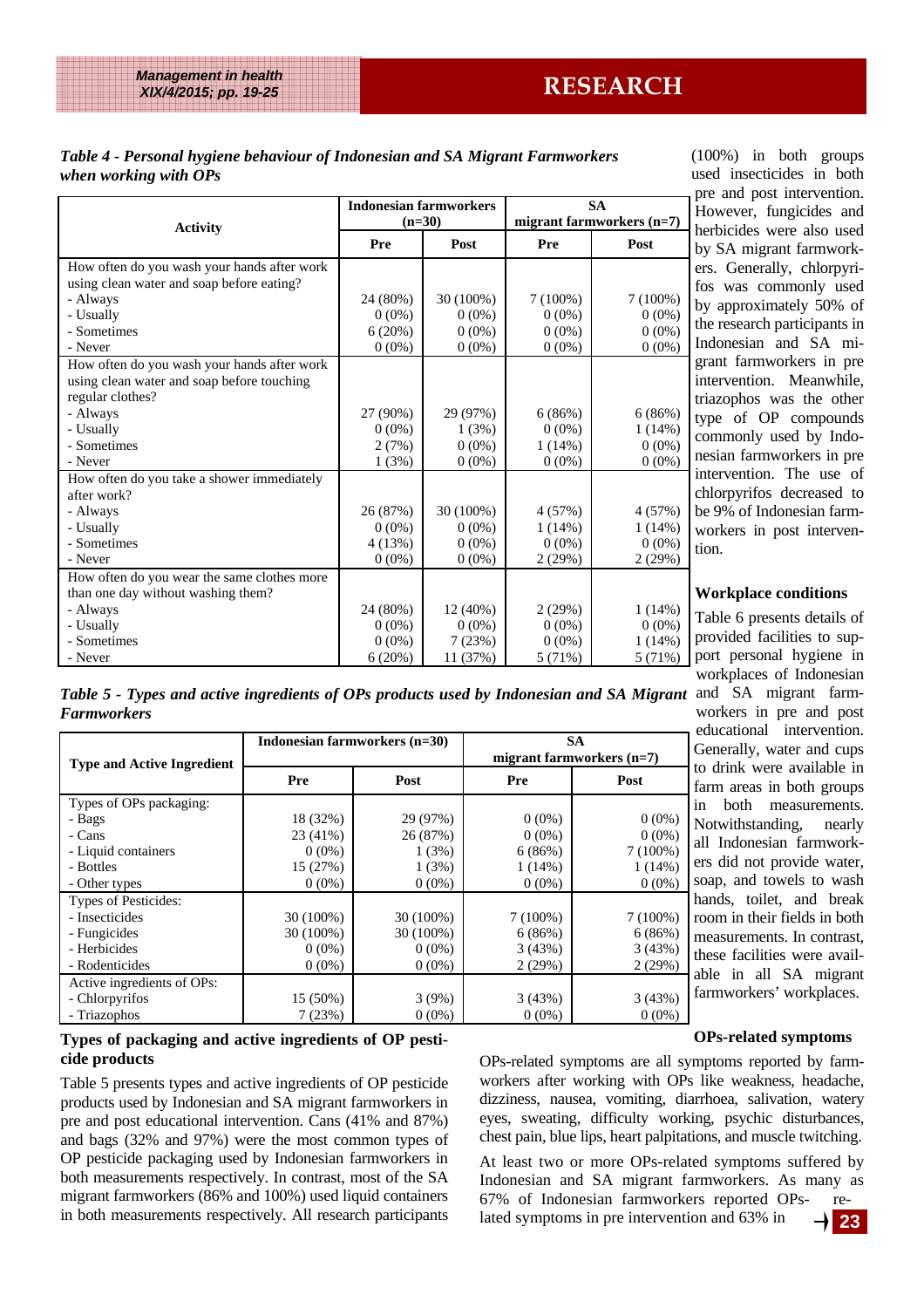#### *Table 6 - Workplace conditions of Indonesian and SA Migrant Farmworkers*

|                                                                    | Indonesian farmworkers (n=30) |           | <b>SA</b>                   |            |  |
|--------------------------------------------------------------------|-------------------------------|-----------|-----------------------------|------------|--|
| <b>Facility</b>                                                    |                               |           | migrant farmworkers $(n=7)$ |            |  |
|                                                                    | Pre                           | Post      | Pre                         | Post       |  |
| There is water for you to drink in the fields:                     |                               |           |                             |            |  |
| - Yes                                                              | 29 (97%)                      | 30 (100%) | 4(57%)                      | 4(57%)     |  |
| $-$ No                                                             | 1(3%)                         | $0(0\%)$  | 3(43%)                      | 3(43%)     |  |
| There are enough cups provided to drink using a clean cup for each |                               |           |                             |            |  |
| worker:                                                            |                               |           |                             |            |  |
| - Yes                                                              | 26 (87%)                      | 30 (100%) | 6(86%)                      | 6(86%)     |  |
| - No                                                               | 4(13%)                        | $0(0\%)$  | 1(14%)                      | 1(14%)     |  |
| There is water to wash your hands:                                 |                               |           |                             |            |  |
| - Yes                                                              | 4(13%)                        | $0(0\%)$  | $7(100\%)$                  | $7(100\%)$ |  |
| - No                                                               | 26 (87%)                      | 30 (100%) | $0(0\%)$                    | $0(0\%)$   |  |
| Soap is available for handwashing:                                 |                               |           |                             |            |  |
| Yes                                                                | 1(3%)                         | $0(0\%)$  | $7(100\%)$                  | $7(100\%)$ |  |
| No                                                                 | 29 (97%)                      | 30 (100%) | $0(0\%)$                    | $0(0\%)$   |  |
| Single use towels are available for handwashing:                   |                               |           |                             |            |  |
| - Yes                                                              | $3(10\%)$                     | $0(0\%)$  | 2(29%)                      | 2(29%)     |  |
| - No                                                               | 27 (90%)                      | 30 (100%) | 5(71%)                      | 5 (71%)    |  |
| Washing water is separated from drinking water:                    |                               |           |                             |            |  |
| - Yes                                                              | 11(37%)                       | 11 (37%)  | $7(100\%)$                  | 7(100%)    |  |
| - No                                                               | 19 (63%)                      | 19 (63%)  | $0(0\%)$                    | $0(0\%)$   |  |
| There is any break room to take a rest for meals:                  |                               |           |                             |            |  |
| - Yes                                                              | 10(33%)                       | 10(33%)   | 7(100%)                     | $7(100\%)$ |  |
| $-$ No                                                             | 20 (67%)                      | 20 (67%)  | $0(0\%)$                    | $0(0\%)$   |  |
| There is a toilet facility:                                        |                               |           |                             |            |  |
| - Yes                                                              | 1(3%)                         | $0(0\%)$  | $7(100\%)$                  | 7(100%)    |  |
| $-$ No                                                             | 29 (97%)                      | 30 (100%) | $0(0\%)$                    | $0(0\%)$   |  |

post intervention whereas 14% of SA migrant farmworkers reported such symptoms in pre intervention and no one reported such symptoms in post intervention.

**D ISCUSSION**  This study provides useful information on all aspects of field practices in handling OPs and OPs-related symptoms in two different groups of farmworkers, Indonesian and SA migrant farmworkers between pre and post educational intervention.

Generally, activities in handling OPs were relatively similar between pre and post educational intervention in both farmworker groups. This result indicated that the educational intervention provided to both groups did not significantly change their behaviour to reduce OPs exposure. However, the intervention had significantly improved some work practices  $(p<0.05)$  among Indonesian farmworkers in not touching crops after OPs application (Table 1), spraying method (Table 2), avoiding spray drift when applying OPs (Table 2), and ensuring to not affect other people by over applied spray drift when applying OPs (Table 2). In addition, proportions of farmworkers who suffering from OPs-related symptoms slightly decreased from 67% in pre intervention to 63% in post intervention (Table 7). In contrast, generally, field practices of SA migrant farmworkers in post educational intervention remained constant as they did in pre intervention.

Suratman, et al. [7] reported that the simple educational intervention had significantly improved knowledge and perceptions about OPs exposure among the participants involved in this study. According to Ajzen [16] in the Theory of Planned Behaviour (TPB), there are three kinds of considerations in changing human behaviour as follows: 1) beliefs about outcomes; 2) beliefs about important other's attitude to behaviour; and 3) internal control factors (i.e. information, skills, abilities) and external control factors (i.e. opportunities, obstacles). Beliefs about outcomes result attitude towards the behaviour; beliefs about important other's attitude to behaviour give rise to subjective norm; and control beliefs produce perceived behavioural control [16, 17]. These factors predict behavioural intentions that are related to behaviour [16, 17].

Regarding the conditions in which the research participants in both groups worked, farming methods used by Indonesian and SA migrant farmworkers were completely different. Farmworkers in Indonesia cultivated their crops using a method of outdoor growing (open farm) whereas SA migrant farmworkers planted their crops in greenhouse. These differences in worksite conditions might play an important role in their behavioural intentions before deciding to change behaviour. If applied to OPs application, the TPB would make the following prediction: If farmworkers believed that wearing PPE during working with OP compounds would make their life more protective from OPs exposure and be beneficial to their health (attitude to the behaviour) and believed that important people in their life wanted them to protect their selves (subjective norm), and they were capable of using less OP compounds due to their past behaviour and evaluation of internal and

**24**